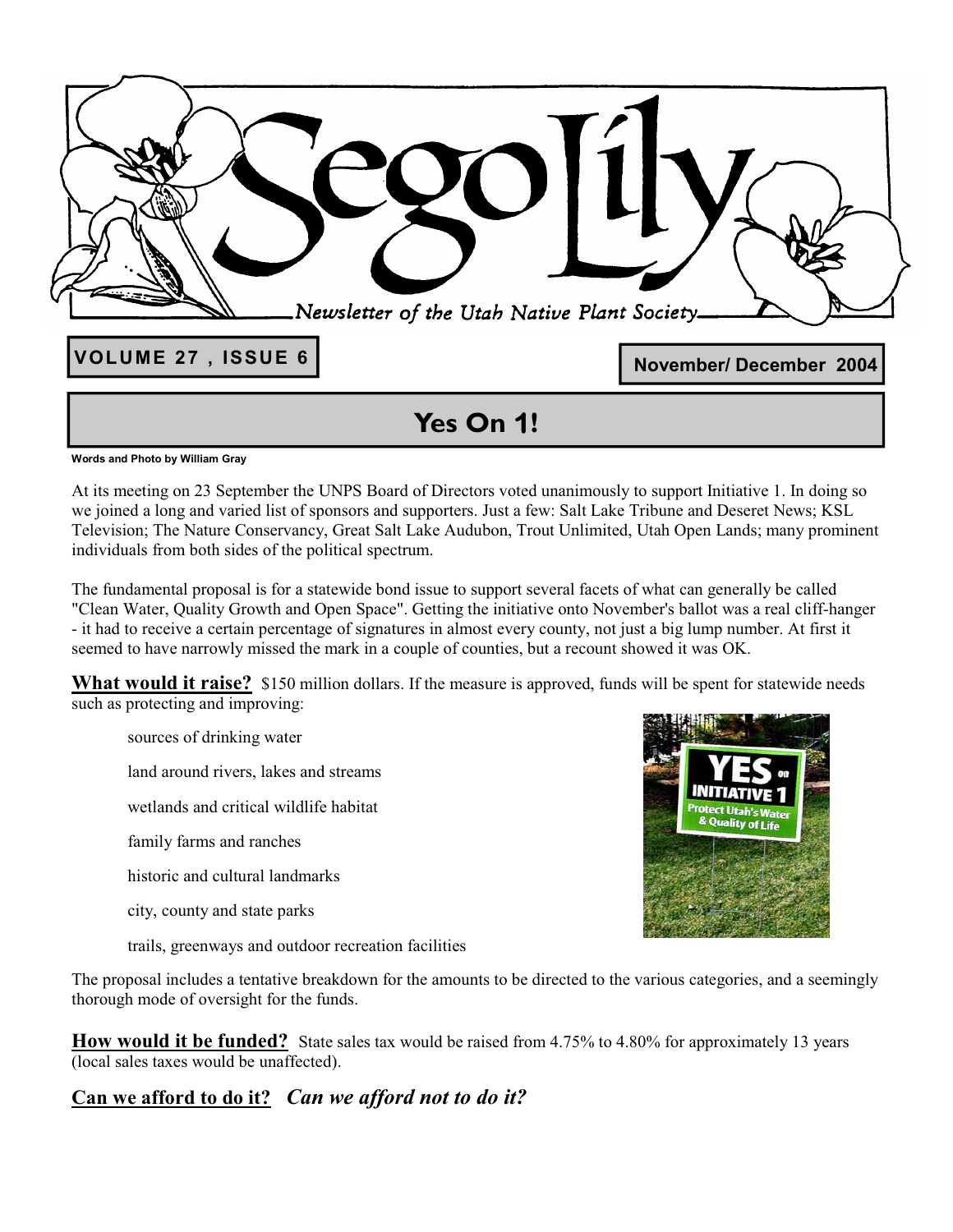## *November/ December* 2004

*Yes on 1! : P 1* 

*Goodrich on Badlands : P 2*

*FYI : P 3* 

*Chapter News : P 6* 

*Natives in the News : P 7* 

*Now Available : P 9* 

### **GOODRICH ON BADLANDS**

#### **by Tony Frates**

Ashley National Forest ecologist Sherel Goodrich was the featured speaker at the Utah Native Plant Society's October 2004 annual meeting. Sherel is also a co-author of *A Utah Flora* and an expert on the flora of the Uinta |Basin and in the genus *Carex*. His topic related to the association of narrow endemic plants of the Uinta Basin with geologic strata.





Badlands are *good* lands for endemics

UNPS October 2, 2004 annual meeting in Provo, Utah

Taking members on a tour of botanical exploration of the region as well as its unique geologic formations and the plants that grow on them, Sherel gave us a glimpse of the rich diversity of endemic plants in this area. Some 17 endemic species are found on the Duchesne River formation and may slip onto the Moenkopi or Morrison, lands which tend to erode into badlands. This includes plant species like *Penstemon fremontii*, *Gilia stenothyrsa*, *Cymopterus duchesnensis*, *Astragalus saurinus*, *Chrysothamnus nauseosus* var. *uintahensis*, *Eriogonum brevicaule* var. *viridulum*, *Penstemon goodrichii*, and *Astragalus hamiltonii.* 

"Badlands are good lands when it comes to endemic plant species," Sherel explained.

On the Green River Shale are some 21 endemics, several named in honor of Rupert C. Barneby (1911-2000), who early on in his botanical explorations in Utah and elsewhere in the West figured out that he would find good stuff on bad stuff, species like *Cryptantha barnebyi*, *Cirsium barnebyi* and *Aquilegia barnebyi*. Other Green River Shale species include *Astragalus asclepiadoides*, *Mentzelia goodrichii*, *Astragalus lutosus*, *Erigeron untermanii* and *Penstemon grahamii*.

On the Morrison not as many endemics are found. There however one can find plants like *Cleomella palmeriana* var. *goodrichi*  and *Phacelia demissa*; and on the Moenkopi in the Uinta Basin, fewer still, with one example represented by the relatively recently described *Lepidium huberi*.

In the Weber Sandstone, endemic plants such as the red flowered *Aquilegia grahamii* again illustrate the point that different types of geology give rise to different kinds of native plant species.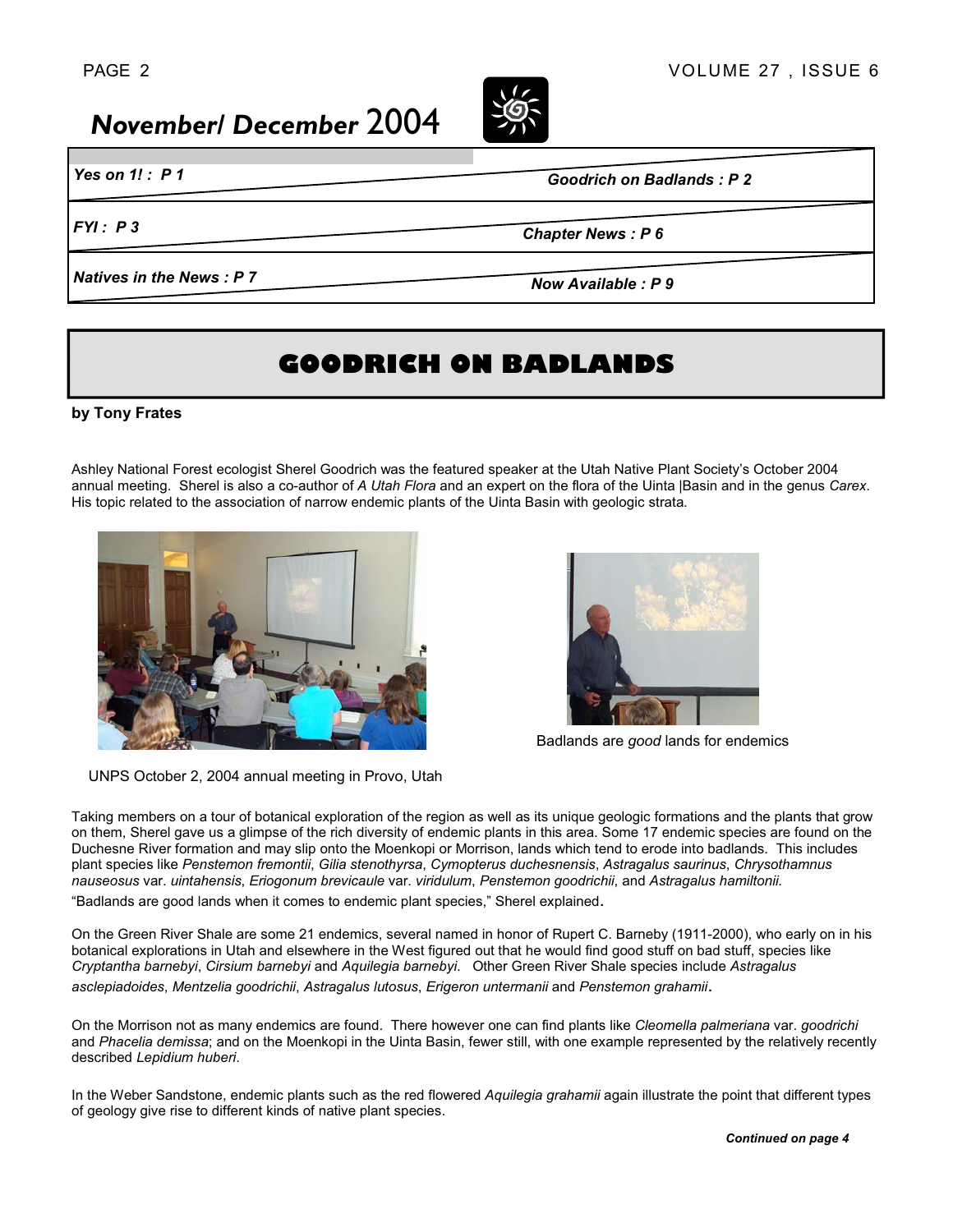### **FYI**

### **Intermountain Native Plant Summit III**

**Where?** : Boise State University **When?** : November 3-5, 2004

This event is sponsored by the Boise State University Dept. of Biology and is open to the public and free of charge (pre-register by e-mailing dale.nielson@usu.edu use subject line "INPS" Details required are name(s), full mailing address and phone, business, non-profit organization, university, or government affiliation)

> **General Sessions** Wednesday & Thursday, November 3 & 4 Special Events Center

**Rangeland Germplasm Workshop**

Friday morning, November 5 Bishop Barnwell Room, Student Union Boise State University

For more information, including a tentative agenda and directions go to http://www.unps.org/PAGES/NEWS.html and click the more information link.

### UNPS Files Joint Lawsuit

On the 27th September 2004, The Center for Biological Diversity and the Utah Native Plant Society filed a lawsuit against the Director of the US Fish & Wildlife Service and the Secretary of the Interior in light of the failure to designate critical habitat for the *Astragalus holmgreniorum* (Holmgren milkvetch) as well as for *Astragalus ampullarioides* (Shivwits milkvetch), both federally listed as endangered species. Both species occur only in Washington County.

The Holmgren milkvetch is considered by many to be the plant species most currently in danger of becoming exinct in Utah and is threatened by rapid expansion of areas around St. George, Utah.

This is only the *2nd* lawsuit that UNPS has joined in its 25 year history.

There was a notice of intent to sue issued May 27th, 2004. (See report in July/August 04 Sego Lily) but this received no response.

To see the letters in full go to **http://www.unps.org/PAGES/NEWS.html**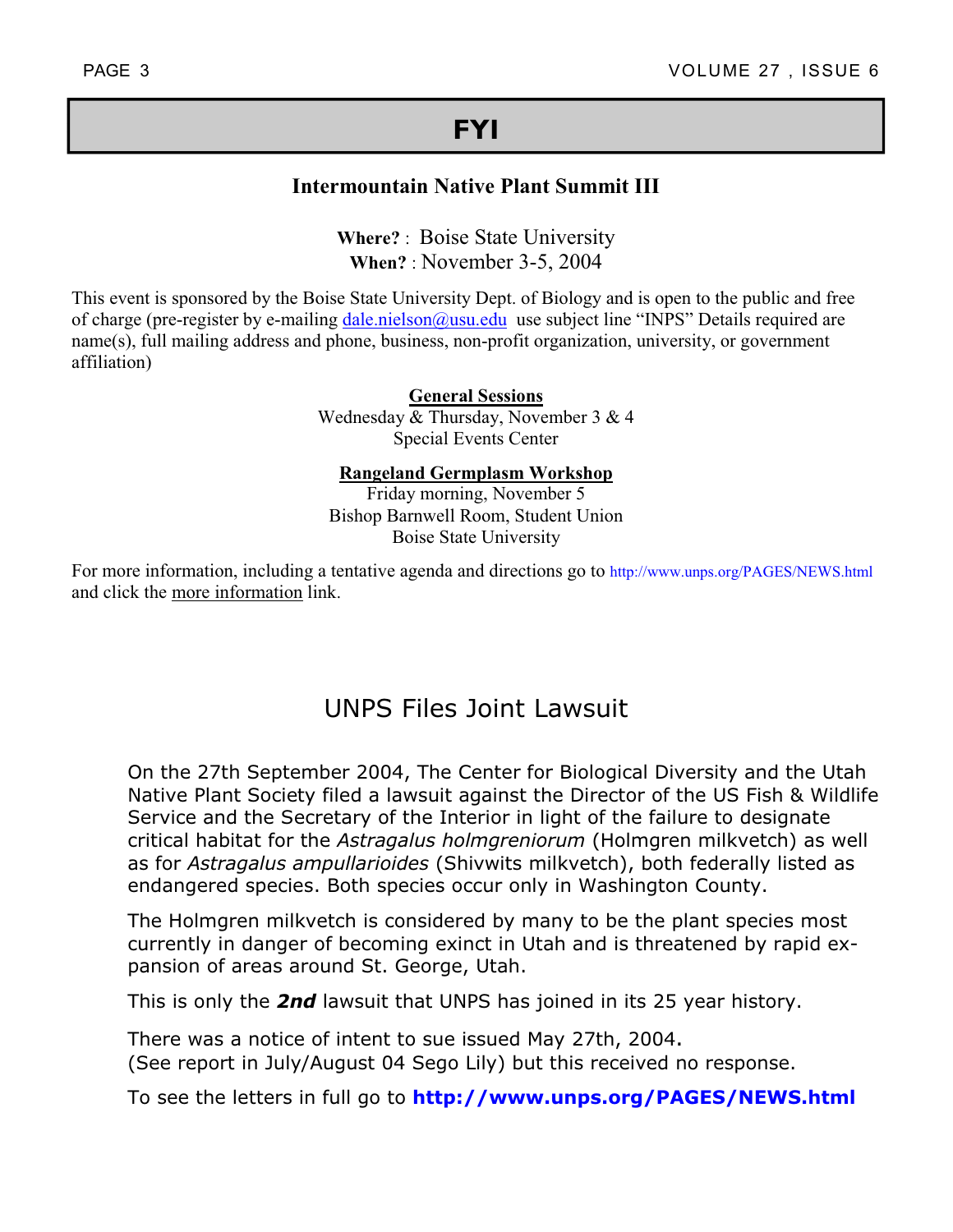#### PAGE 4 VOLUME 27 , ISSUE 6

#### *Goodrich on Badlands continued* …

High Uinta mountain species Sherel discussed included *Papaver radicatum* var. *pygmaeum*, *Penstemon uintahensis* and *Penstemon acaulis*, (our smallest Penstemon), *Erigeron huberi, Oenothera flava* var. *acutissima* and *Artemisia norvegica* var. *piceetorum*Another endemic with a very small range on either side of the town of Duchesne, Utah is *Penstemon duchensensis*.

Sherel summed up by stating that, "These specialists don't like competition." This lack of competition may have as much to do with why they continue to exist as their adaptations to, and preferences for, unusual soil chemistry. Habitat harshness provides an opportunity for those taxa that can take advantage of it.



**You won't find rare plants in Aspen groves.** 

We are very grateful to Sherel and his wife for making the trek from Vernal to Provo just for our meeting. If you were in the audience, you were listening to one of Utah's foremost native plant experts (past or present).

To the extent that invasive species gain a foothold in the habitats of these species, they represent a potentially serious threat. Like animals species that evolved on oceanic islands devoid of certain types of predators, these plant species too have evolved without intense competition on these substrates.

A discussion relating to Uinta Basin plants was particularly timely. Many of these species have an unfortunate affinity for oilrich shale substrates and grow in direct association with one another (example: *Astragalus lutosus* with *Aquilegia barnebyi*  and *Cryptantha barnebyi* and *Penstemon grahamii*).

Oil and gas activity in the area is booming. These endemic species are a part of not only our Utah heritage but also of our natural heritage. Reasonable compromises between development and conservation must be achieved. This requires awareness and concern on the part of our citizenry, federal and state agencies, and developers alike. Populations of rare endemics should not be disturbed and their pollinators and pollination requirements need to be further studied and understood on an urgent basis.

Modern day Utah botanists and biologists who have long worked in the Uinta Basin such as Goodrich, Neese, Shultz, Atwood, Franklin, England, Welsh, Tuhy, Huber, Naumann, Tepedino and others have given us the gift of knowledge which we collectively must now use and consider in managing these precious resources.

While the drought of recent years is also of concern to biologists (some rare plant species will be at risk and it is unknown how pollinators, seed dispersers, etc. will react), these species have perhaps survived worse conditions over the thousands of years that they have likely existed. Understanding them may be a key to our own survival.

#### **BADLANDS, GOOD PLANTS**





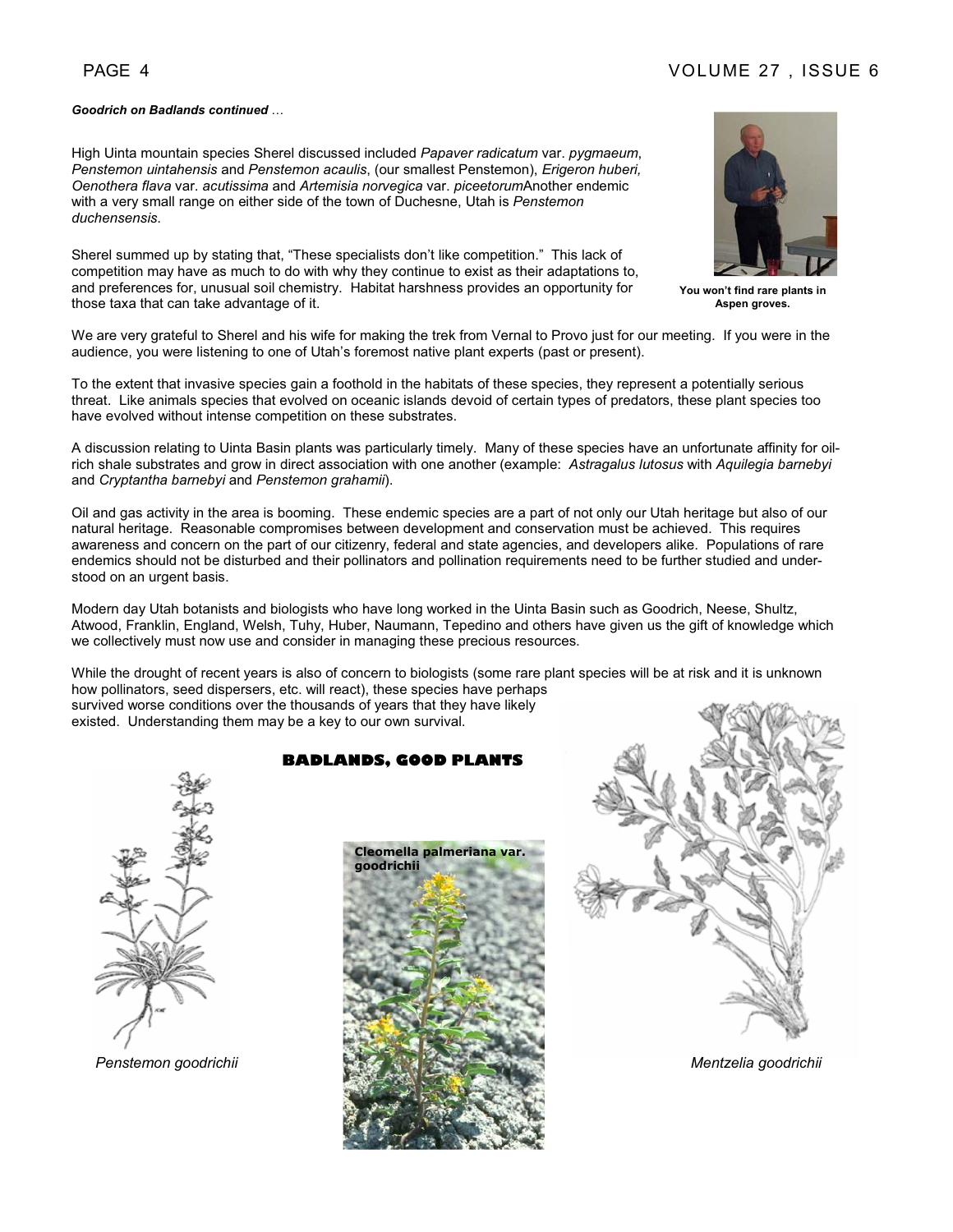#### *Goodrich on Badlands continued* …

#### *Selective list of Uinta Basin area endemics and rare plants\**

To supplement the foregoing, a list that includes many of the species that Sherel discussed plus a few others was prepared (but there just wasn't enough room for it in this newsletter so, see the link to the full article- which includes the table - below):

This is not meant in any way to be a definitive list of all endemics in the area. Nor it is meant to be by any means a list of all rare plants in the region. It is rather being provided in order to (a) give the reader more information about the plant names listed above and thereby help to bring these species to life, (b) further outline the amazing amount of diversity in the Uinta Basin and surrounding area and help to illustrate how many (although not all!) of these species are related to specific geologic strata, the subject of Sherel's talk, and (c) provide a cross-reference to pictures and additional information that exists for many of these species on the Utah Rare Plants Guide web site (www.utahrareplants.org) hosted by the Utah Native Plant Society (UNPS).

This list and text was inspired but not prepared nor reviewed by Sherel; any and all errors are mine.

It should be noted that four of Utah's currently 24 federally listed species are Uinta Basin endemics.\*\*

Here's the link to the article with the table: http://www.unps.org/miscpdf/GoodrichOnBadlands.pdf

#### *\*A note about endemics and rare plants:*

Endemics are taxa which are typically contained within a confined or restricted area due to topology and/or are restricted to certain soils or geologic substrates. The varied, rugged, and harsh climates and terrains found in Utah and adjoining states have created the stage for these plant specialists.

Rare plants are not necessarily endemics and endemics are not necessarily rare plants. An endemic found within a very limited area may occur with relative abundance within that range and therefore not be considered rare (even though it is nonetheless unusual and unique: rarity does not per se imply importance, except in terms of conservation priority; nor does it imply lack of success). And, a rare plant may occur in different states at disparate locations and may not therefore be an endemic.

That being said, Utah's rarest plants are primarily endemics. The Utah Rare Plant Guide site focuses on species which are considered "globally rare" rather than just "Utah rare only" (or "state rare") and invariably those tend to be endemics.

Species federally listed under the Endangered Species Act are indicated as **LE** (listed as endangered) or **LT** (listed as threatened) under the "Yes" indication in the "on URPG web site" column. Species which are formal federal candidates and awaiting listing are denoted by a **C**. The year the species was listed (or proposed as a candidate if appropriate) follows its status.

URPG = http://www.utahrareplants.org. Click on the Utah Rare Plant Guide link in the lower left hand corner and then click on Rare Plants and you will see the alphabetical list. "Yes" means there is (normally) a line drawing, habitat shot, closeup shot and general information about the taxon. All rare plants which occur in Utah are not necessarily identified on the rare plants web site as indicated above; a "No" in this column can be assumed to mean that the taxon is not rare.

Family names are the common rather than scientific names. \*\*Counts *Sclerocatus brevispinus* as listed "under" *S. glaucus*.

**Drawings by Kaye H. Thorne (from Utah Rare Plant Guide)**  *Cloemella* **photograph by Sherel Goodrich (from Utah Rare Plant Guide) other photographs by Tony Frates** 

**Thanks also to Susan Garvin, UNPS President, for arranging the annual meeting and inviting Sherel to speak to us, and in providing helpful comments and encouragement in the course of proofreading this article.**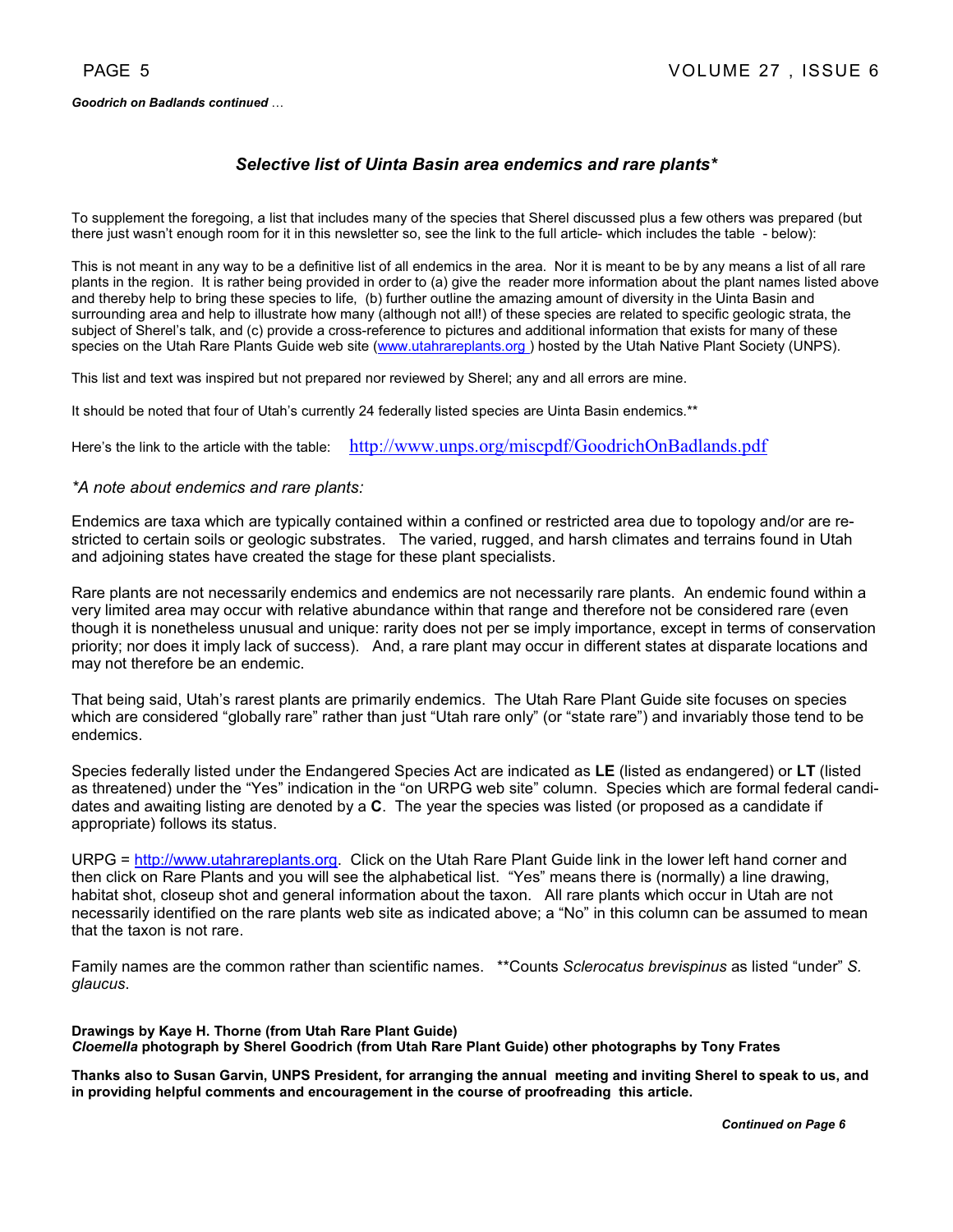#### **References:**

**Atwood, D., J. Holland, R. Bolander, B. Franklin, D.E. House, L. Armstrong, K. Thorne and L. England. 1991.** *Utah Endangered, Threatened, and Sensitive Plant Field Guide***. USDA Forest Service Intermountain Region, Ogden, Utah.** 

**Morin, N. Spring 2004.** *The Implications of a Long-Term Drought on Arizona's Flora***. The Plant Press, newsletter of the Arizona Native Plant Society 28(1):1 and 5.** 

**Welsh, S. L., N. D. Atwood, S. Goodrich, and L. C. Higgins. 1993.** *A Utah Flora***. Second edition. Brigham Young University Press. Provo, Utah. 986 pp.** 

Welsh, S. L., N. D. Atwood, S. Goodrich, and L. C. Higgins. 2003. A Utah Flora. Third edition. Brigham Young University Press. **Provo, Utah. 912 pp.** 

**Utah Native Plant Society, Inc. 2003-4.** *Utah Rare Plant Guide***. Salt Lake City, Utah: Utah Rare Plant Guide Home Page. http://www.utahrareplants.org**.



# **Chapter News**

#### **Budding UNPS Chapter in Kane County!**

 On September 18, over 30 plant enthusiasts from the greater Kanab area converged on the Best Friends Animal Sanctuary for the first organizational meeting of the nascent Kane County Chapter of the Utah Native Plant Society. The meeting began with a short hike along Kanab Creek in the red rock splendor of Angel Canyon. Though the height of the wildflower season was past, meeting participants were treated to a colorful mix of blossoms, including Pale evening-primrose, Nelson's globemallow, Tansyleaf tansy-aster, Scarlet gilia, Wyoming paintbrush, Siskiyou aster, and Hopi blanketflower. In all, over 50 different wildflower, shrub, and tree species were in full flower or otherwise still recognizable.

 About one-half of the group stayed on for the business portion of the meeting. The attendees agreed to pursue developing a full-fledged chapter for Kane County. Six people even joined on the spot, tripling the Society's membership in the Kanab area. Participants brain-stormed about future chapter activities and outings for the fall and winter months, including additional hikes, evening programs, possible field trips to native plant nurseries in Utah, seed-collecting expeditions, development of a community demonstration garden with native plants, and various volunteer service projects in southern Utah national parks and monuments.

 Building on the momentum of the first meeting, the budding chapter held a second event on October 2, drawing a somewhat smaller, but no less enthusiastic group (including two additional paid members) for a wildflower hike in The Sand Hills area north of US Hwy 89. A full suite of fall wildflowers were still in abundance following recent hail and rain storms, including Spectacle-pod, Sand buckwheat, Broom groundsel, and Shrubby gilia. The group was also treated to zestful tales of botanical folklore and wisdom, many of which were undoubtedly true.

 In the next few weeks, the Kane County group will formally submit an application for chapter status, select chapter officers, and develop a full slate of winter programs. The next meeting is scheduled for the evening of Monday, Nov 1 and will feature an invited speaker.

For more information on the group and upcoming activities, contact Walter Fertig at 435-644-8129 or walt@xpressweb.com.  $-$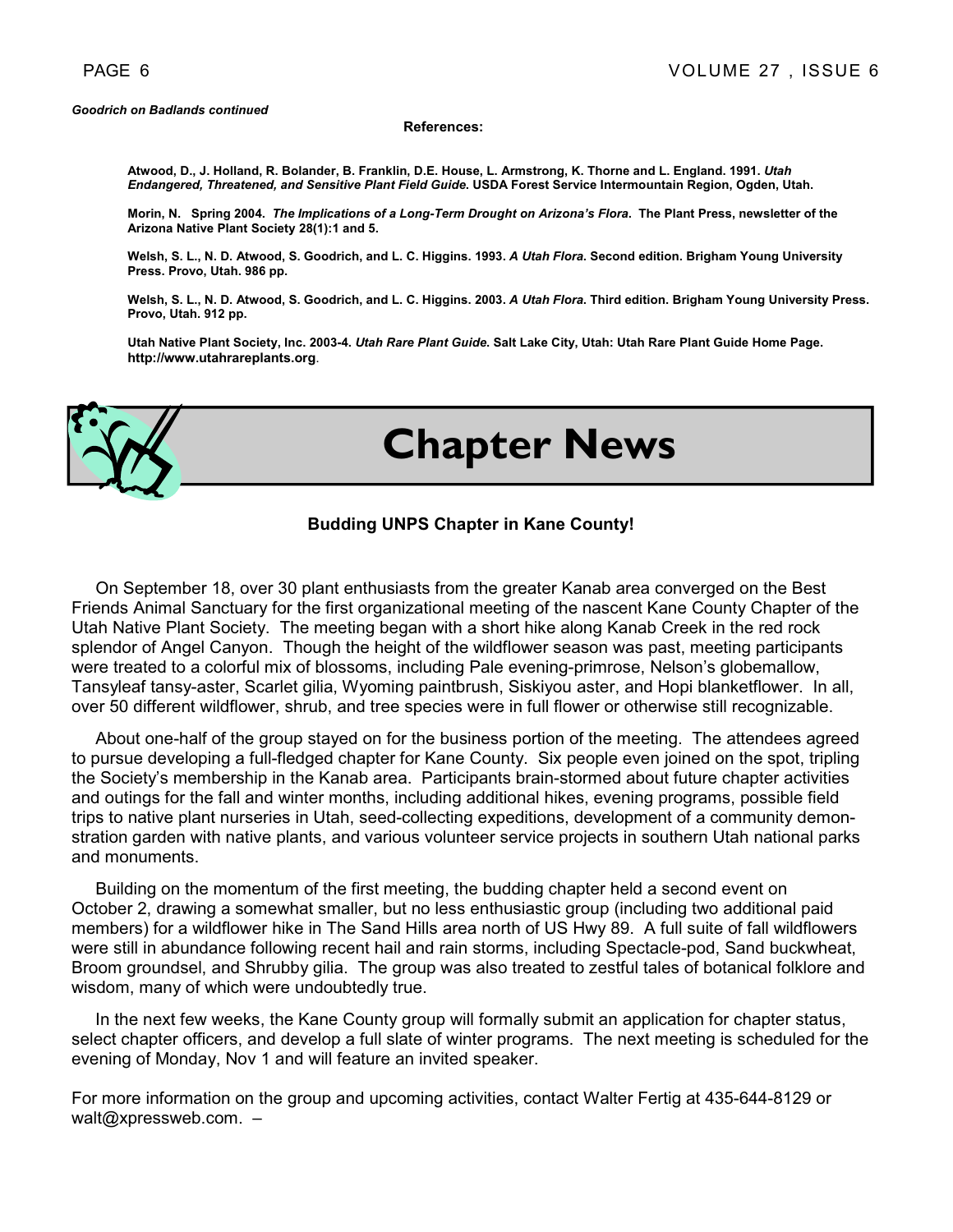# **Natives in the News**

These articles are re-produced with permission from the authors, thank you to Ray Grass and UNPS Member Maggie Wolf for their contributions.

### **Utah's sagebrush die-off is wreaking havoc on desert life**

#### **Ray Grass— Deseret Morning News**

Utah received a rather subtle wake-up call last year. sagebrush that was once lush and tall, which offered feed and protection for wildlife, died — roughly 600,000 acres. Some have placed the loss at closer to 1 million acres.

 But the problem goes more deeply than just sagebrush, said Rory Reynolds, wildlife program coordinator for the Utah Division of Wildlife Resources. "We're dealing with land health . . . and not just public land, but all land here in Utah and in other states as well."

 And there are other issues as well that much be addressed, such as native biological diversity, that is, dealing the plants and animals, along with water, sustainable agriculture and recreation.

 "All are important," said Reynolds, "and we need to look at what's at risk to these values." Threats to the health of the land include invasive weeds taking over where native plants once thrived; once productive farmlands being fragmented through urban sprawl; oil and gas leases splitting up ranchlands; fires wiping out acres of native vegetation, which is allowing for the invasion of less desirable weeds and grasses; and wildlife populations being severely impacted by unhealthy land.

 All of these problems are being further exacerbated by the public's "lack of understanding of the ecological process," offered Reynolds. "The feeling is that if you leave things alone they'll take care of themselves. . . . But, Mother Nature doesn't care what's on the land as long as it's something, and it could be invasive weeds as far as she's concerned, such as cheat grass or thistle. ... She's fine with that, but we're not. The public needs to understand that certain things need to happen. The public needs to demand that the various agencies work together to correct the problems. We've past the point of no return on many areas. Economically, we simply don't have the money. The cost to restore an acre of land is between \$100 and \$150. Multiply that by the acres of land we've lost and we simply don't have enough money.

 "We need to act on those lands that can be restored before they get to the point of no return." In the case of the sagebrush die-off, for example, consensus is that it was a result of past landmanagement practices and six years of drought, which pushed the plants beyond their ability to recover. In many cases, the sagebrush lost was old decadent stands and stressed to the point where it simply died.

 What is needed, said Reynolds, is a more diverse age class that can survive hard times and the invasion of non-native weeds. Healthy land can then sustain a healthy wildlife population, most notably species such as mule deer and sage grouse, which are on the decline in many areas of the state, primarily because of poor habitat. Trying to maintain the health of the land is a problem Trying to maintain the health of the land is a problem that is not going to go away anytime soon. And, for that matter may never go away.

"Right now we need to work together  $-$  government agencies and the public  $-$  more than at anytime in our history. Once something is lost, we can never go back . . . we see a decline in the integrity and health of our ecosystem . . . we need to learn how to manage fires and the invasion of exotic plants. We need to do a better job of managing grazing and managing our wildlife populations.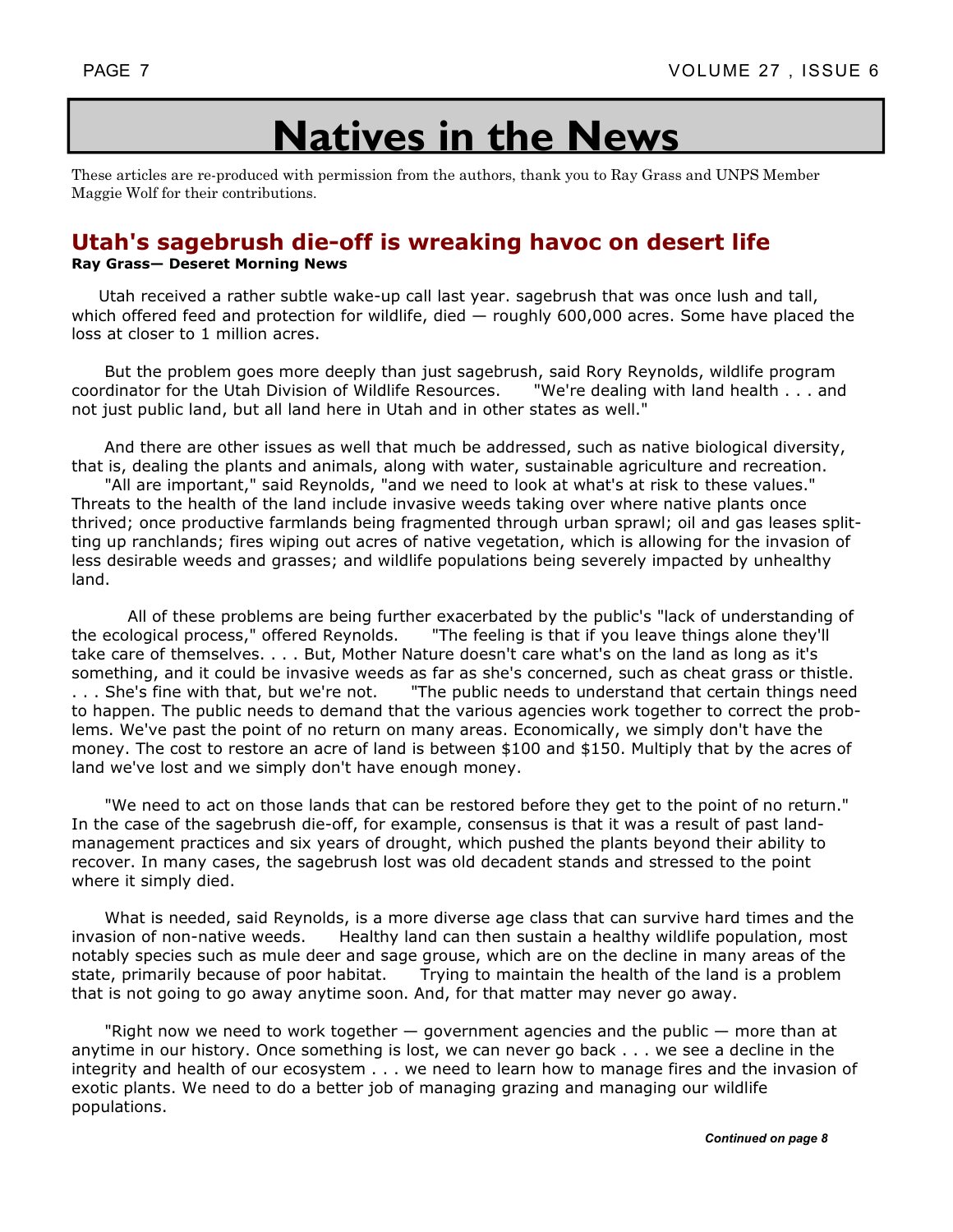#### *Utah's Sagebrush die off Continued*

"The first thing that needs to happen is agencies that sometimes have competing goals need to work together to solve these problems, and we need public support to do it."

Currently, the various state and federal agencies are coming together to identify problems and establish goals. It is, as Reynolds, explained, "the first baby step" in what will be long, long walk to recovery.

### **Don't kill native plants with too much kindness By Maggie Wolf**

Utah native perennial and woody plants are increasingly popular choices for Wasatch Front landscapes. If you choose to plants some natives this fall, you can achieve best plant establishment and vigor by following a few basic principles:

Plants with common water needs should be grouped together so that they can be watered properly.

Soil amendments are not necessary and may even be detrimental for native plants.

 Organic mulch may hold too much moisture for some Utah native plants, so gravel or no mulch is recommended.

For the most part, planting Utah native plants is much like any other perennial, shrub, or tree. Dig a dish-shape hole only as deep as the root ball, but three times as wide, always remove the container and/or as much of the burlap wrapping as possible, fill in and firm soil around the root ball to eliminate air pockets, and water thoroughly *after* the planting is complete.

"One of the more common mistakes I see is that people will plant a very drought resistant plant near their aspen trees. They think, 'These are both native plants, so I can water them the same', and they usually kill the drought tolerant plant with overwatering just to keep the aspen alive," notes Janette Diegel, a Salt Lake area water-wise landscaper.

Soil type (sandy or clay) will have a big effect on how often plants need irrigation. Sandy soil drains quickly, so will need irrigation more frequently. In clay soil, particles are very small and the tiny spaces between particles hold water a longer time, so irrigations should be less frequent. A routine soil test from the Utah State University Analytical Labs (www.usual.usu.edu) will tell you what soil texture your landscape contains. Before planting, be sure that the soil is not compacted and that it drains well. Soil amendments such as compost, peat moss, or manures will tend to hold moisture near the native plant roots too long, leading to root rot.

"I use organic mulches in some of my designs, probably more than I should," admits Janette. "But I'm careful to apply the mulch so that it's at least six inches away from the crown of the plant." Organic mulches, such as pine bark mulch, can hold too much moisture for some native plants. Rock mulch is usually recommended because it holds less moisture.



Plant as deep as root system grade.

Plant your Utah native in a hole just as deep as the plant's root system and three times

as wide. The hole should be shallower as it approaches the edges, so that a cross-sectional view would look like a dish. Prepare the plant by removing the container and/or wrapping.

If there are any roots larger than one-quarter inch diameter circling in the bottom of the container, loosen, straighten, and trim them. Place the plant in the hole, checking to be sure that the root collar (where root system meets stem or trunk) is at or is slightly above



Tease loose matted roots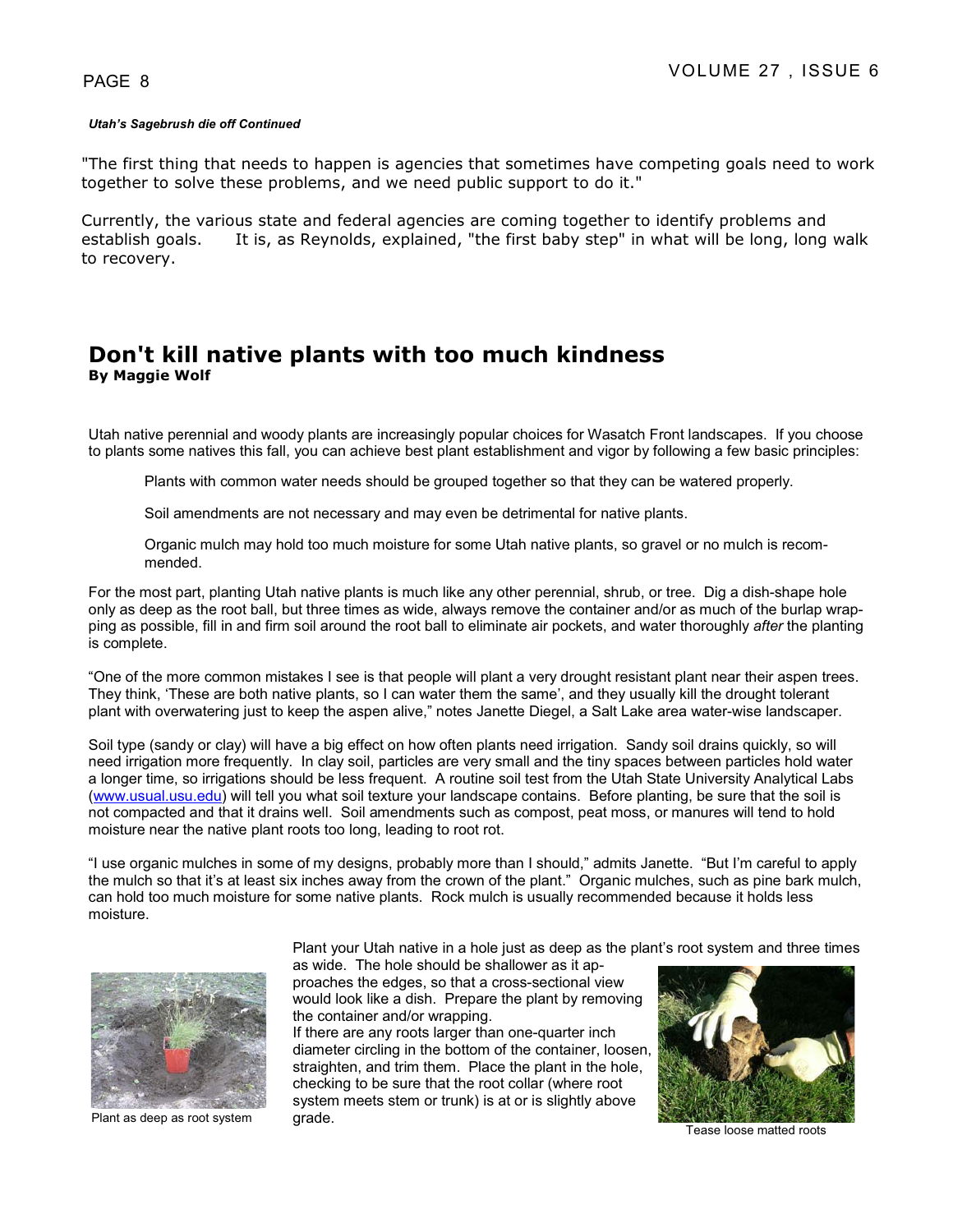Backfill around the plant with the soil dug from the hole. Firm the soil around the root system so that air pockets are eliminated. When you have completely filled the hole, water the plant with a slow trickle, moving the hose every so often, so



Backfill with Native Soil

that newly dug area is saturated at least as deep as the root ball. Cover the dug area with mulch, except for an area at least six inches diameter around the plant stem, trunk, or crown. Depending on your soil texture, water again when needed.

**More information about Utah Native Plants and sources:** 

**Jordan Valley Water Conservancy District (www.slowtheflow.org)**

**Utah Native Plant Society (www.unps.org)**

**Utah's Choice (www.utahschoice.org)**

**Center for Water Efficient Landscaping (http://www.hort.usu.edu/natives/index.html)**

# **Now Available**

### *New Native Plant Landscaping Resource Now Available*

By Linda Oswald, Intermountain Native Plant Growers Association

*Utah at Home: Landscaping with Native Plants* is a 20-page booklet with full-color illustrations recently produced by the Intermountain Native Plant Growers Association. The booklet was created to fill a need for an attractive, reasonably priced how-to guide for using native plants in the home landscape. It features a center page spread describing characteristics and cultural requirements for the 40-species Utah's Choice plant line-up, as well as procedures for coping with excess turf and a user-friendly step-by-step guide to designing and installing a native plant landscape.

Several UNPS members were instrumental in the booklet's creation. Janett Warner spearheaded the effort, Tami Coleman authored the text, Tim Clarke provided sample landscape designs, and Dave Wallace and Susan Meyer provided photographs. Layout and graphic design are the work of Alicia Garcia of The Missing Ink in Richfield, and the booklet was printed by North Star Printing of Spanish Fork.

![](_page_8_Picture_16.jpeg)

Funding for the production of the booklet was provided by the Utah Division of Water Resources, the Central Utah Water Conservancy District, and the Center for Water Efficient Landscaping at Utah State University.

*Utah at Home* is available at many garden centers and nurseries, at Red Butte Garden, on the UNPS website and at the Utah Geological Survey bookstore in the Natural Resources Building on the corner of North Temple and Redwood Road. Individual copies can be ordered by sending \$2.75 to: INPGA, c/o Linda Oswald, 1827 Princeton Ave., Salt Lake City, UT 84108. To order the booklets in quantities of 15 or more at the wholesale price (\$0.90 +10% for shipping and handling), please use the order form on our website at: www.utahschoice.org. For questions, please call 801-582-1350 or e-mail  $\lim_{a \to \infty}$  dialections,